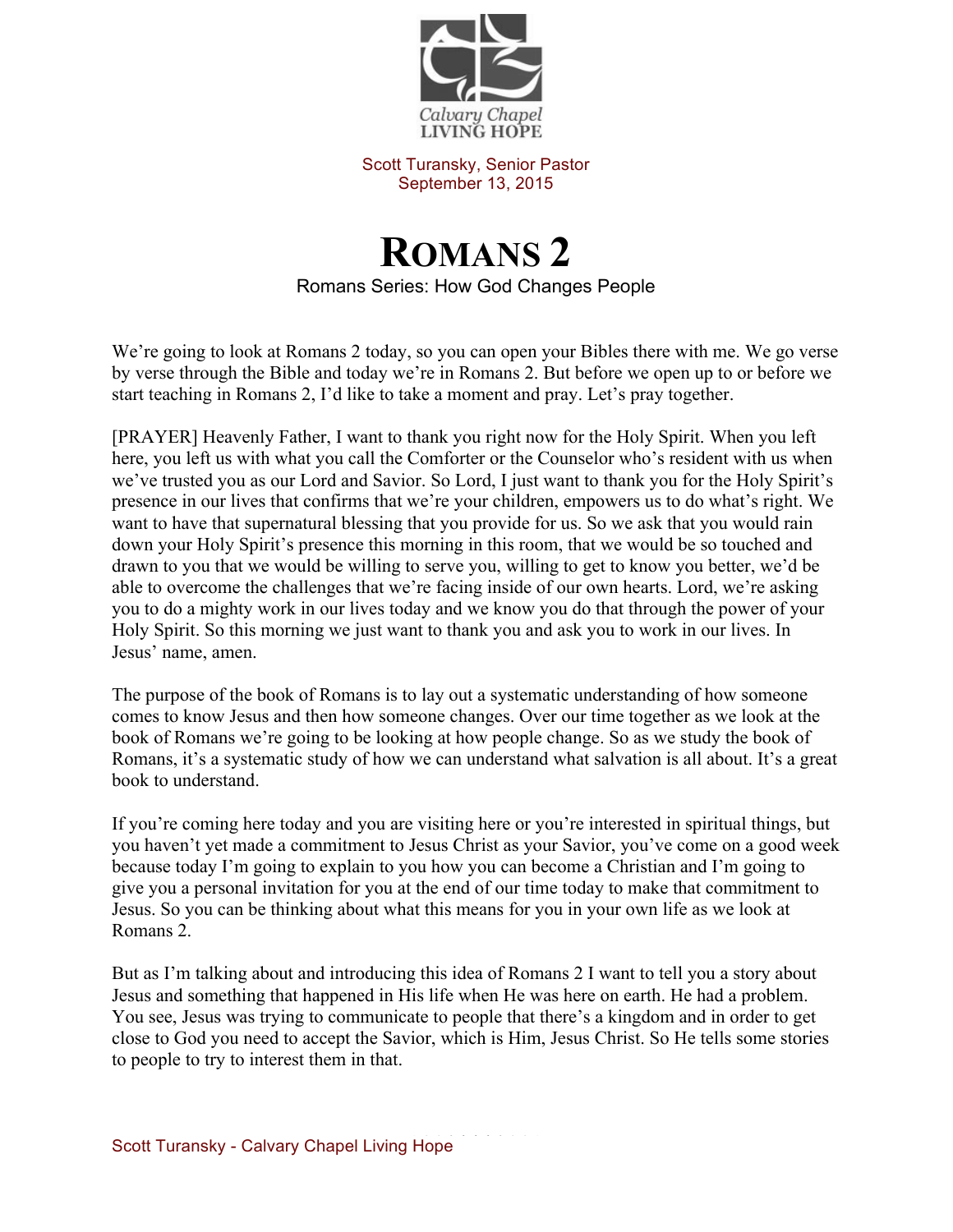One of the stories He tells them is there was a tax collector and a Pharisee who went into the synagogue to pray. And the Pharisee prays this way. He prays, "Lord, *I thank you that I am not like other people.* I'm not a *robber,* I'm not an *evildoer*, I'm not an *adulterer,* and I'm *not like this tax collector* over here." But the tax collector, Jesus says, he stayed out of the way a little bit. He wasn't even willing to look up to heaven and he just prayed, *"God, have mercy on me as a sinner."* Jesus said that man is *justified before God.* His sins are forgiven.

You see, Jesus wanted to communicate to the people that were listening that there are some people who think they are really good, that they're coming in and doing God a favor by praying somehow or doing God a favor by doing their acts of righteousness, and they are missing something. So He's trying to illustrate to the people that there are self-righteous people who are missing something really important that they need for their own lives in order to get close to God and have their sins forgiven and so on. Now the message that Jesus was communicating is the same message that's happening in Romans 2.

If you weren't here last week, let me remind you or let me bring you up to date. In Romans 1 Paul starts to talk about the sins of the Gentiles. Those are those people out there, not the Jews, the Gentiles. The Gentiles, he's saying, is many of them suppressed the truth that they have inside of them by looking at Creation, they suppressed the truth, their wicked hearts are dark and then they do all kinds of bad things. So there's a sin list in Romans 1 of all kinds of bad things that happen to these people and the things that they do. But he says in Romans 1:20 – they are *without excuse.* 

Now you have to imagine the readers who are reading Paul's letter because it's written to the Jews. As the readers are reading this, I'm imagining that they are saying, "Yes, Paul. Go get 'em. Preach it to them! They're sinners! They need salvation. They're the Gentiles. They're the pagans." And so the readers are saying, "You're right. They need salvation."

Now he goes into chapter 2 and he's going to turn the tables. He's going to tell them, "You guys need salvation too, you self-righteous guys." Just like Jesus was trying to talk about when He was talking about the Pharisees.

So look with me at Romans 2:1 and notice how it starts. Remember 1:20 says they are *without excuse.* There's no excuse for the Gentile. They should be responding to the Lord. They need the Lord, and God has placed a witness inside of their hearts. There's no excuse. And the Jews are saying, "Yes."

So Romans 2:1 says – *You, therefore, have no excuse* (so he's turning the tables and pointing it at them) *you who pass judgment on someone else, for at whatever point you judge another, you are condemning yourself, because you who pass judgment do the same things.* You guys do the same things.

What Paul is saying in the book of Romans is that all of us need Jesus. There's not some wicked people and some good people. There might be some wicked people and some good people, but wicked people and good people all need Jesus. Just because you're good doesn't mean you've resolved the sin issue that's in your heart. So that's what he wants to communicate.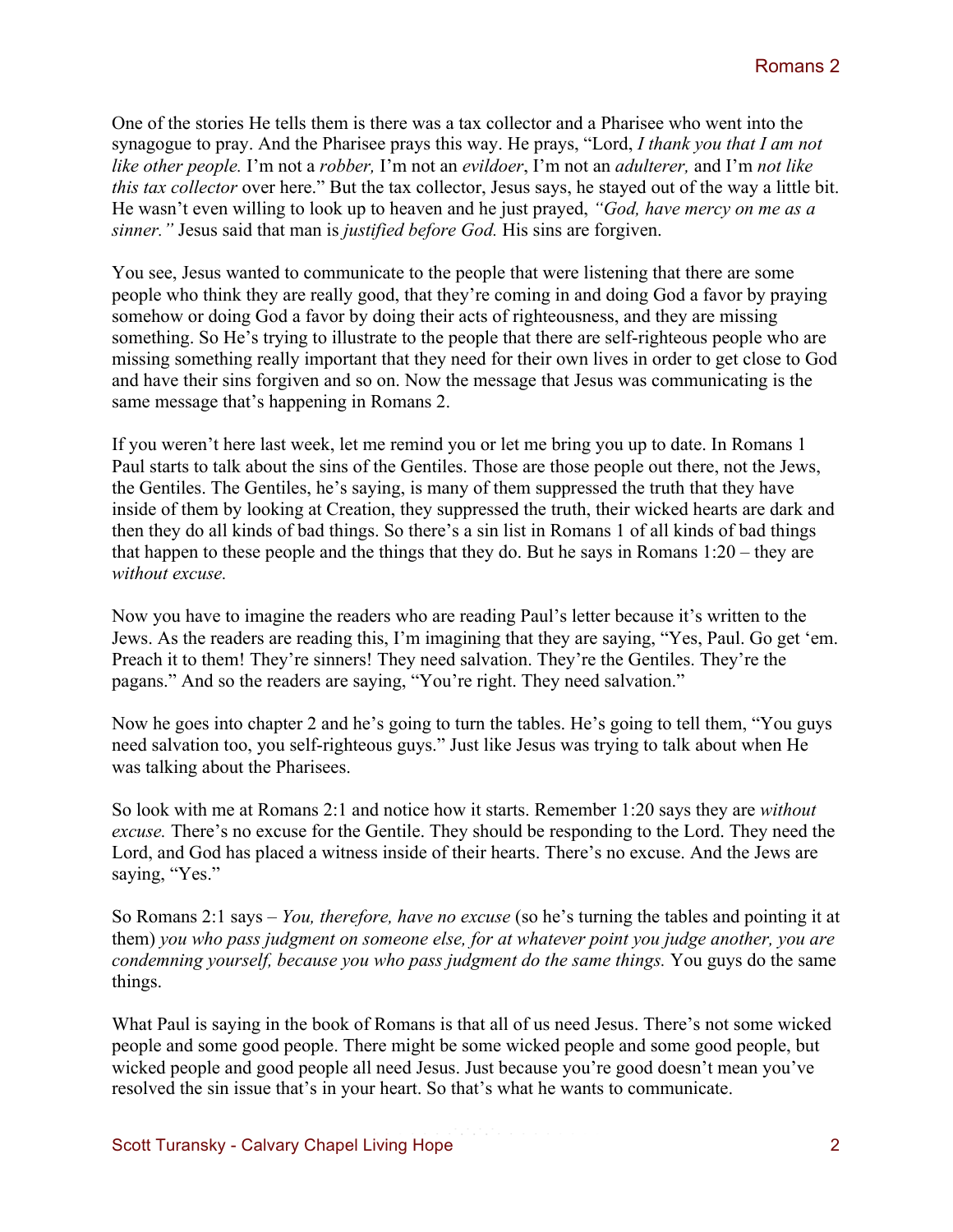But there's some of us…and I've got to admit I have to put myself in this category sometimes where I'm self-righteous, where I think I'm better. I'm kind of a good person. I don't do some of those bad things.

Do you know that there's 37 million people who signed up for Ashley Madison adultery site? Thirty-seven million people. That's terrible. I would never do that! Do you know there are these videos that have come out now about these people at Planned Parenthood that are selling body parts of aborted children. It's terrible. I would never do that! You know there's these ISIS soldiers killing Christians. I would never do that. And so sometimes I can start to feel good, like "well I'm better than some other people."

The whole message of Romans 2 here is I've got a sin problem just like everybody else. Every one of us, even though we might think we're better than somebody else, we all have a sin problem that must be addressed. We can't look at somebody else and say, "They're evil and we're not." There's a sin problem that must be addressed and Paul wants to challenge you and me. We're the good people. We go to church. You're all here. We're good people. But Paul is saying there's something that needs to take place in our hearts.

I want to point out six different characteristics of a self-righteous person. This was pretty convicting for me as I was reading this and just reminds me how much I need Jesus Christ in my life.

The first characteristic comes from verse 1 that I've already read to you. Self-righteous people are judgmental. Notice in verse 1 it says – *You, therefore, have no excuse you who pass judgment on someone else, for at whatever point you judge another, you are condemning yourself, because you who pass judgment do the same things.* The reality is, God doesn't grade on a curve. He doesn't. None of us measure up. We all have a sin problem and the problem is inside of our hearts.

This is going to be important for you as you share Jesus Christ with folks. As you take the little cards and you pass them on or you tell them about the grace, there are some people that are going to say to you, "Uh I don't need that. I'm a pretty good person," or some other excuse or some other reason. Basically what they're saying is, "I don't really need a Savior. I'm doing pretty well."

I think what Paul is doing here, what Jesus was doing with the Pharisees is that sometimes you have to help someone get lost before you can help them get saved. They have to see that they have a problem. So that's what Paul is doing for us here. The characteristic number one is that they are judgmental.

The second characteristic as we go into verse 2 is this: They believe God grades based on comparison. I'm better than somebody else. We can all think of people that we're better than.

Verse 2: *Now we know that God's judgment against those who do such things is based on*  comparison. Is that what it says? No. Do you see what it says there? It's *based on truth.* The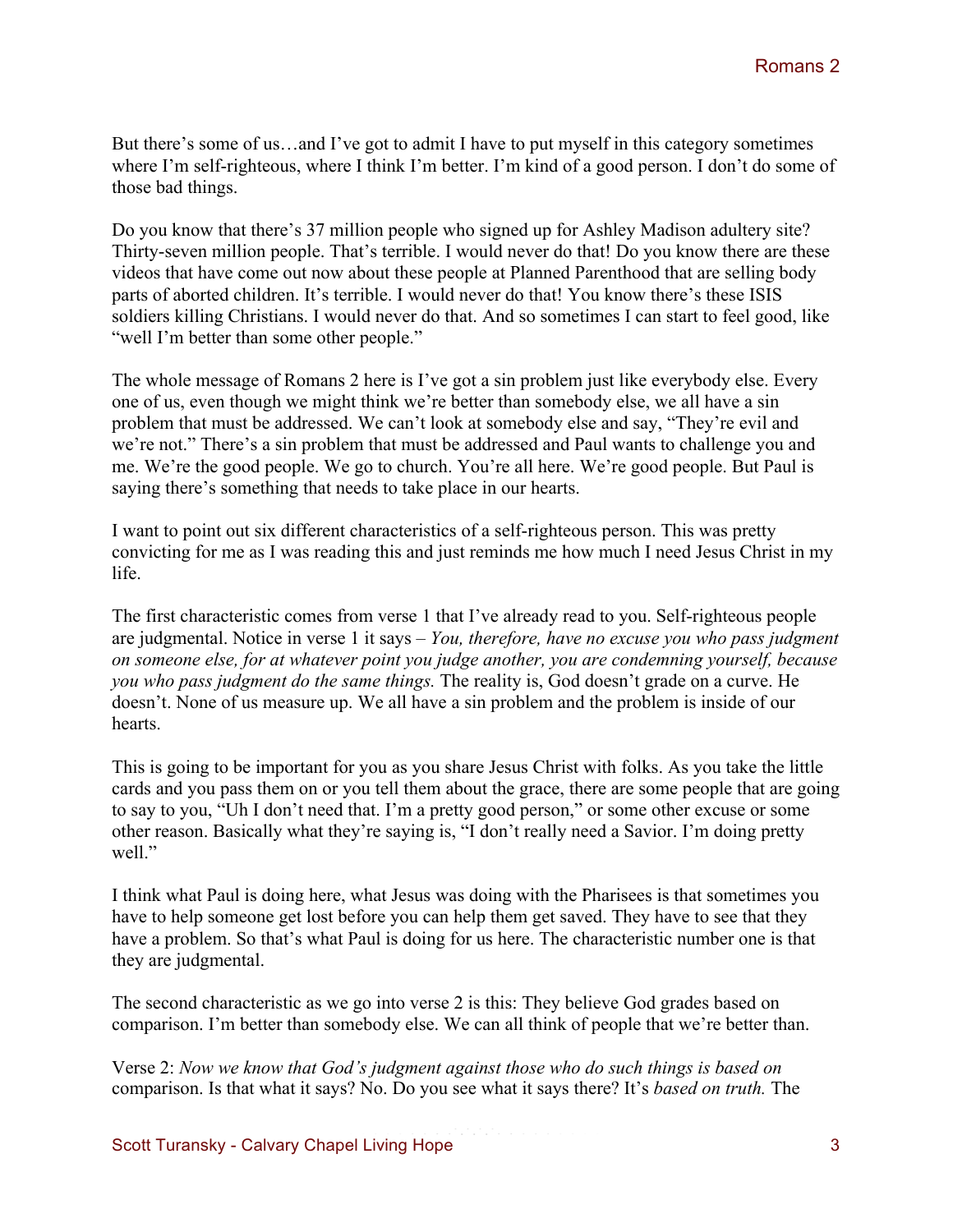truth. The reality that we're going to see is that as we compare ourselves to the truth and not to each other, we all come short. That's the whole point he's leading us to. None of us measure up to the truth, so we can't compare ourselves to each other.

*So* (verse 3) *when you, a mere human being, pass judgment on them and yet do the same things, do you think you will escape God's judgment?* Because God's judgment is based on truth. You can't compare yourself to someone else; you have to compare yourself to the truth.

Now I think what we do is we kind of massage the truth a little bit and we think about excuses or we develop excuses, all kinds of them. You'll hear them. Someone will say, "Oh I know I'm living with her, but I'm committed to her." As if that makes it okay. Or "God knows my heart." Or "I'm definitely against adultery, but you should have seen this movie I saw the other day. It was about this man and woman and…" So there's a sense in which we think that we would never do those things, but we develop these excuses that somehow justify these things inside of our own hearts.

Let me go back to Jesus because Jesus tells another story. Well it's not a story; it's actually something that happened. A Pharisee invited Jesus over to lunch. So Jesus went over to the Pharisee's house for lunch. That must have been a decision you had to wrestle with that. Should I go over to his house and have lunch with him, or should I take a stand and say, "No, I'm not going to eat with Pharisees"? But Jesus decides to go and eat with them.

While He's eating with them, they're having a discussion and they're talking about different things. In the midst of this, this woman comes into the house and comes by Jesus' feet. So you have to imagine them reclining at the table. That means that they're kind of leaning on the table, feet coming out back. They have pillows that they're sitting on, feet are coming out of the back there. This woman comes up behind Jesus where His feet are and she's crying. Her tears are coming down onto Jesus' feet. It must have made the people feel uncomfortable what was going on there. So she takes her hair and she wipes off the tears and she's kissing His feet.

Now the Bible says that this woman was a sinful woman. It doesn't tell us what kind of sin that she had, but you can imagine if they're saying she's a sinful woman she had a reputation of being this kind of a person. And she's kissing His feet.

Then she takes this alabaster jar of perfume, opens it up, and she's putting the perfume on His feet. Now the Pharisee watching this, his name is Simon. And Simon says to himself, *"If this man were truly a prophet, he would know how sinful this woman is who is touching him."*

Jesus, knowing, of course, what's inside of Simon's heart, says this to him: "Simon, can I ask you a question?"

Simon says, "Sure. What would you like to talk about?" They're just having conversation around the meal.

He says, "Imagine two people who owed money to a moneylender. One owed fifty denarii and the other owed five hundred denarii to the moneylender. Neither of them could pay back their debt, so the moneylender forgave both of them. Which one of them would love the moneylender the most?"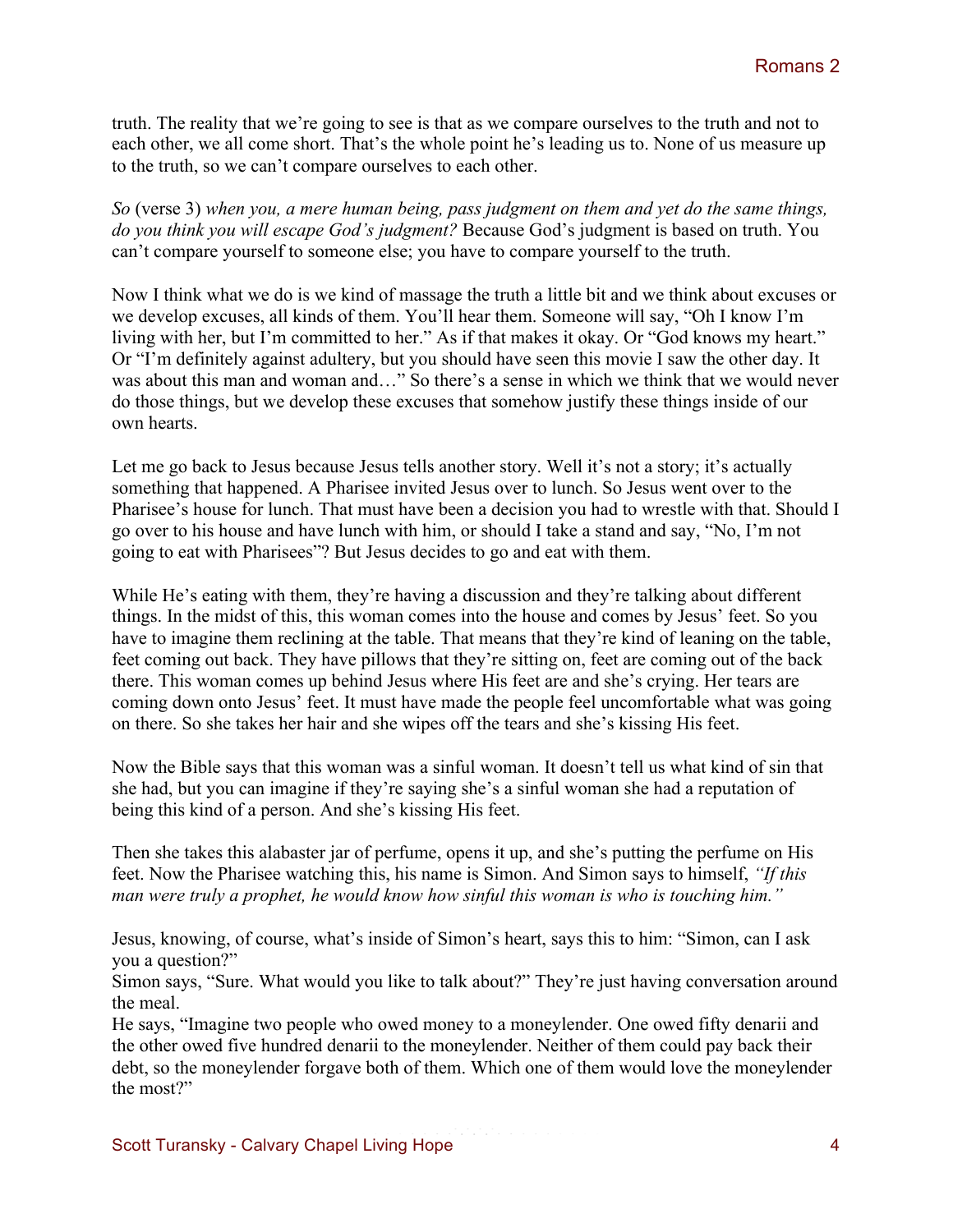Simon says, "I suppose the one whose debt was the biggest." Jesus said, "You're right."

"You see, this woman came into the house here and her tears are on my feet. I came into your house; you didn't even give me water to wash my feet (a common courtesy that was often given). You didn't greet me with a kiss when I came in here, but she's continually kissing my feet. You didn't put oil on my head (which is a sign of honor that you would have oil placed on your head). You didn't do that for me, but she's broken this alabaster box of perfume and she's continually putting that on my feet. The person who's been forgiven much will love more," is what He's saying to Simon. "But the one who's forgiven little will love little."

He turns to the woman and He says to her this: "Woman, *your sins are forgiven*. *Your faith has healed you* or made you whole." Wow. So here's a woman who goes out and she knows that God has done something very significant in her life.

Now what's the lesson from the story? The lesson from the story is the person who recognizes their sin recognizes the depth of the gift that Jesus Christ gives us of the forgiveness of sin. But if you don't think you're very sinful then – "crucifixion of Christ, it's good for the pagans, but I really don't need that much because I'm a pretty good person. I go to church, I give to the poor, I do good things to people. I do all kinds of things that are helpful. So in regards to that, I'm a pretty good person. And so as a pretty good person, I don't need the sacrifice of Jesus Christ."

Number three – they're stubborn and they lack humility. Look at verse 4. *Or do you show contempt for the riches of his kindness, forbearance and patience, not realizing that God's kindness is intended to lead you to repentance? But because of your stubbornness and your unrepentant heart, you are storing up wrath against yourself for the day of God's wrath, when his righteous judgment will be revealed.* 

What he's saying is you're running out of room. God's judgment is coming. So if you're stubborn and you lack the humility to bow the knee before God, then you're missing out on something very important. It's one of the characteristics of a self-righteous person. Well they don't need God. Everything's fine for me. I don't need to do anything about it. That's characteristic number three. Of course humility is needed in order for us to bow the knee and say, "God, I recognize that I'm a sinner and I need a Savior."

Characteristic number four – they believe that because they try hard they earn exception. They believe that because they try hard they're an exception. What they're saying is "God will consider my good attempts."

Now look at starting at verse 6 down to verse 10. We're going to have an explanation of the fairness of God. I want you to see what he's going to say here in these verses between 6 and 10. He says this: *God "will repay each person according to what they have done."* God is fair. He treats everybody the same.

*To those who by persistence in doing good seek glory, honor and immortality, he will give eternal life. But for those who are self-seeking and who reject the truth and follow evil, there will*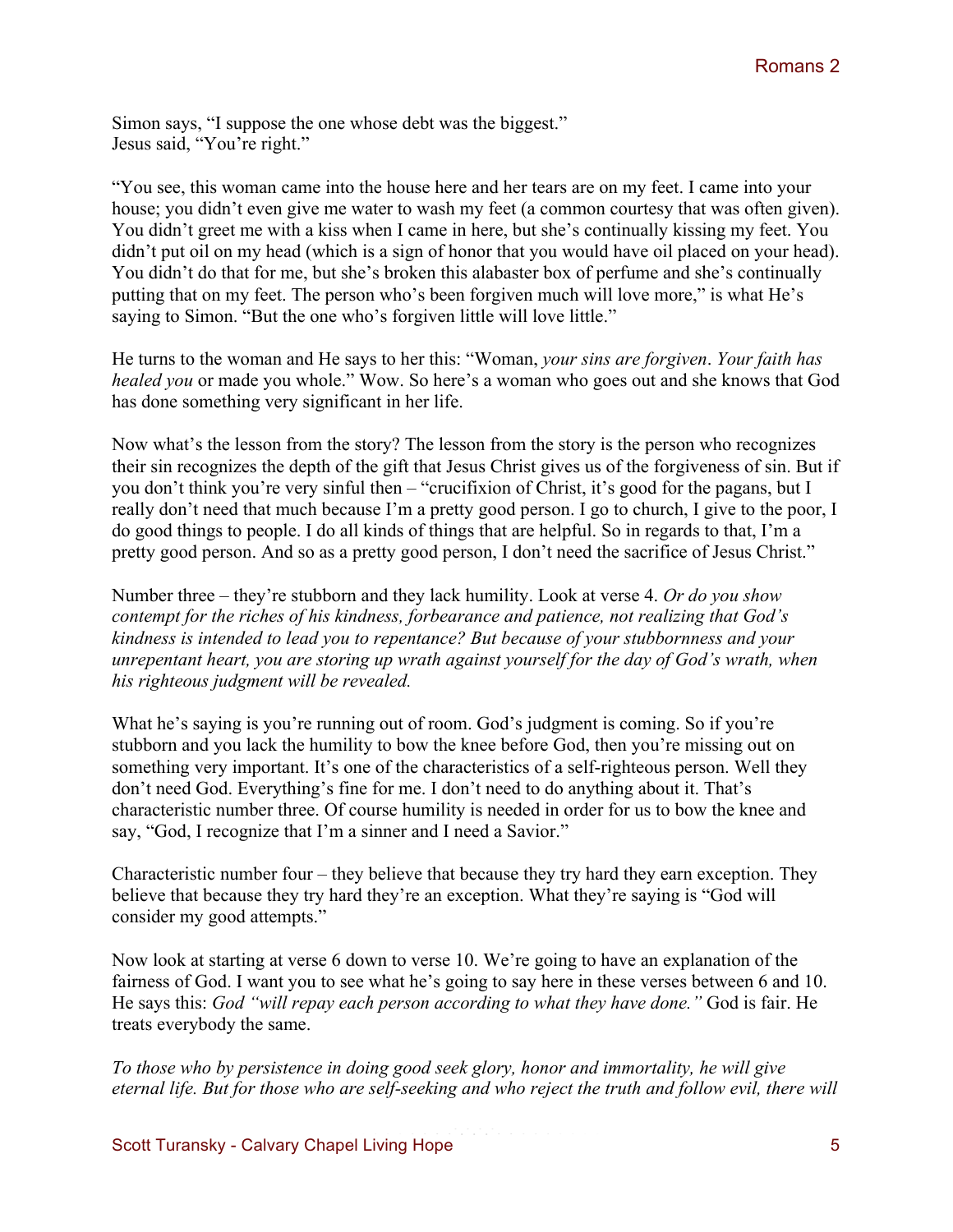*be wrath and anger. There will be trouble and distress for every human being who does evil: first for the Jew, then for the Gentile; but glory, honor and peace for everyone who does good: first for the Jew, then for the Gentile. For God does not show favoritism.*

He's not saying you can earn your salvation before God. If you're a good person then you'll have these good gifts. That's not what he's saying. He's saying there's a perfect standard and if you can be perfect, then you don't need a Savior. But notice if you look in your Bible down to verse 10 of the next chapter, 3:10 is where we're going. We won't get there today, but in verse 10 notice it says *there is no one righteous, not even one.* 

So even those of us who think we're kind of good people, we have a significant depth of a problem inside of our hearts that needs to be addressed. Trying hard doesn't get us to heaven. We're not the exception because somehow we are trying hard. Because we can't measure up to God's perfect standard. He has a perfect standard of holiness and none of us get there. That's the point that he's making there.

That ought to make us start to feel uncomfortable. Because if we understand that God created the world, He created us, but we have a sin problem inside of us that prevents us from having relationship with Him, but even trying hard and being a good person isn't doing it, then we need something. We all of a sudden become aware of our need and that's the need for Jesus Christ in our lives.

God does not show favoritism. There are some people who believe that God somehow favors America over other countries. I've got to tell you, God favors all people the same. God loves the world, all of us, and He's created a plan by which we can have a personal relationship with God.

Verse 12. He's summarizing now. Remember he's just talked about everyone who is perfect will get this glory and so on. Now notice He says in verse 12 – *All who sin apart from the law will also perish apart from the law* (that's the Gentiles)*, and all who sin under the law will be judged by the law.* That's everybody. Everybody is included in there. Everybody sinned is the point that he's making there. So that's characteristic number four.

Let's go to characteristic number five. They believe they are righteous because they know the truth. We have the truth. I know better than they do and therefore I somehow am favored in some particular way.

Look at verse 13. *For it is not those who hear the law who are righteous in God's sight, but it is those who obey the law who will be declared righteous.* So it's not just hearing it, it's not just having it, it's obeying. The issue is we can't all obey everything that's out there that God wants for us.

Now it's interesting in verses 14 and 15 he's going to go back to the Gentiles. We're going to learn something very important about each one of our own hearts here as he goes back and talks about this. Notice verse 14 in some of your Bibles is in parenthesis because it's describing this very important fact about who we are.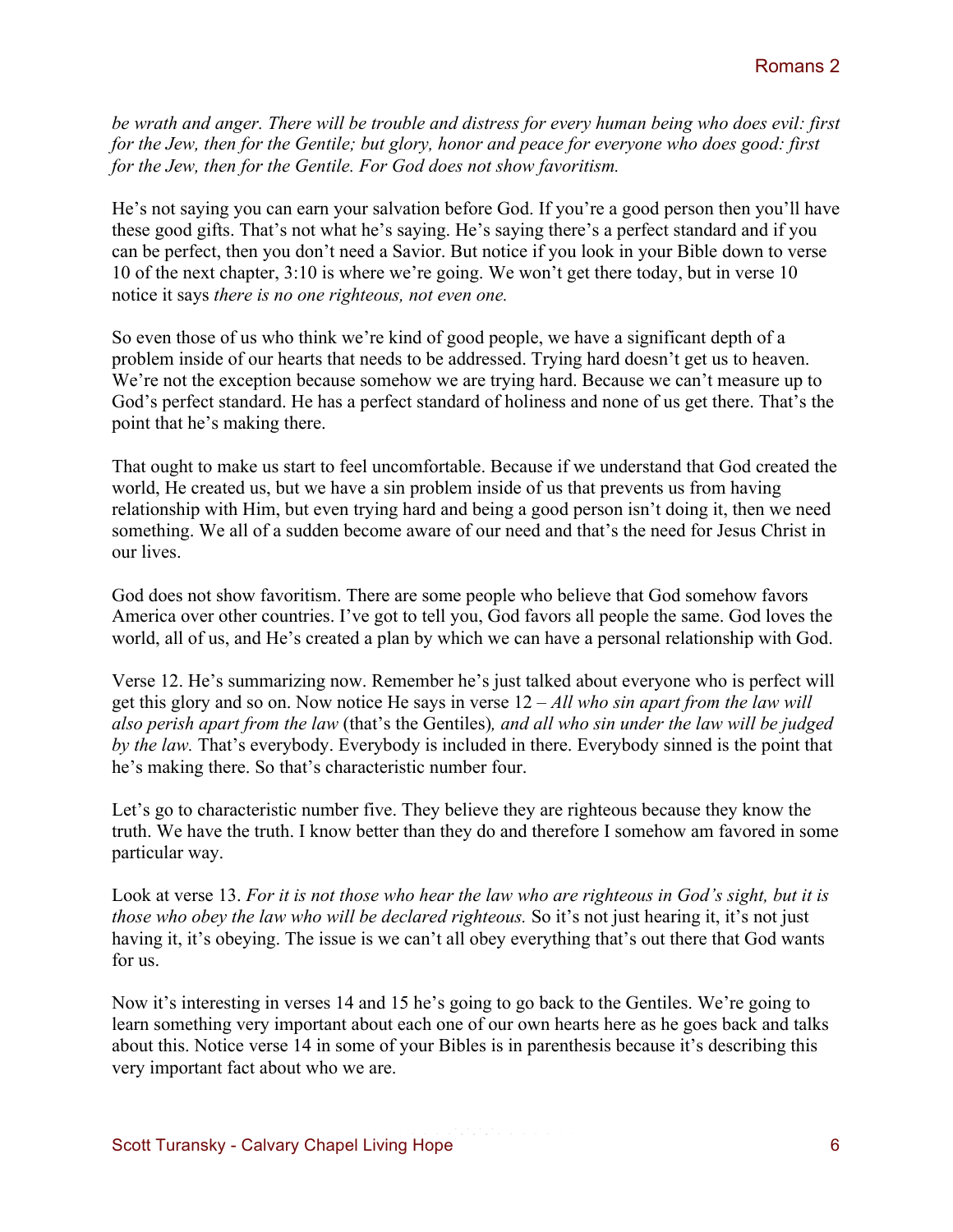Notice in verse 14 it says – *Indeed, when Gentiles, who do not have the law…* They weren't given the Ten Commandments, they weren't given the instructions by God. This is like the question about the Pygmy in Africa or wherever Pygmies live. What if they don't have a missionary, what's God going to do with them? This is the kind of question that's being addressed here.

*(Indeed, when Gentiles, who do not have the law, do by nature things required by the law, they are a law for themselves, even though they do not have the law.* They start doing the right thing. They start making choices that are right. Why? *They show that the requirements of the law are written on their hearts, their consciences also bearing witness, and their thoughts sometimes accusing them and at other times even defending them.)* 

You know how we do that. You do that in your own heart. "I think I'll do this. No, I better not do this. Maybe I can get away with this. No, I don't want to just get away with this." And so we're dialoguing inside of our hearts, accusing and defending ourselves because there's a conscience that we have. And so sometimes we even try to satisfy our conscience in the midst of our sin.

So the drug dealer says, "Hey look. I'm not a bad guy. I sell drugs to people, but I always give them exactly what they pay for and the quality of my product is excellent." What, does that make them good? Sometimes we justify ourselves by our sin. "I do it this kind of way."

Or someone will say, "It is true I'm living with this person, but we're really committed and we're going to get married." As if somehow they're trying to satisfy their conscience. But they know there's a right and there's a wrong.

God has created the conscience in us for several reasons. I've written a book on the conscience to help parents work with their children and develop this. The conscience helps us after we become Christians, but its primary task, the conscience, is to point us to the fact that we have a guilt problem. I feel bad, I feel guilty inside and I need a Savior. So the conscience is witnessing in every one of our lives.

Let's go on. Verse 16 – *This will take place on the day when God judges people's secrets through Jesus Christ, as my gospel declares.*

So he's saying there's no secrets here that you're going to be able to keep from God. God knows all of the things that are going on and He is the one who's going to judge these things.

Verse 17. This is me. When I look at verse 17 and start reading this, I put my chest out because this is me. Look at this. *Now you, if you call yourself a Jew* (I'm not a Jew, but I fit into this same category)*; if you rely on the law and boast in God* (that's me)*; if you know his will and approve of what is superior because you are instructed by the law* (that's me)*; if you are convinced that you are a guide for the blind, a light for those who are in the dark* (that's me)*, an instructor of the foolish, a teacher of little children, because you have in the law the embodiment of knowledge and truth* (okay so all of that; I'm with you, Paul. Yes, that's me)*—you, then, who teach others, do you not teach yourself?* I'm thinking, "Whoa, whoa, wait a minute. Maybe I shouldn't put my hand up there."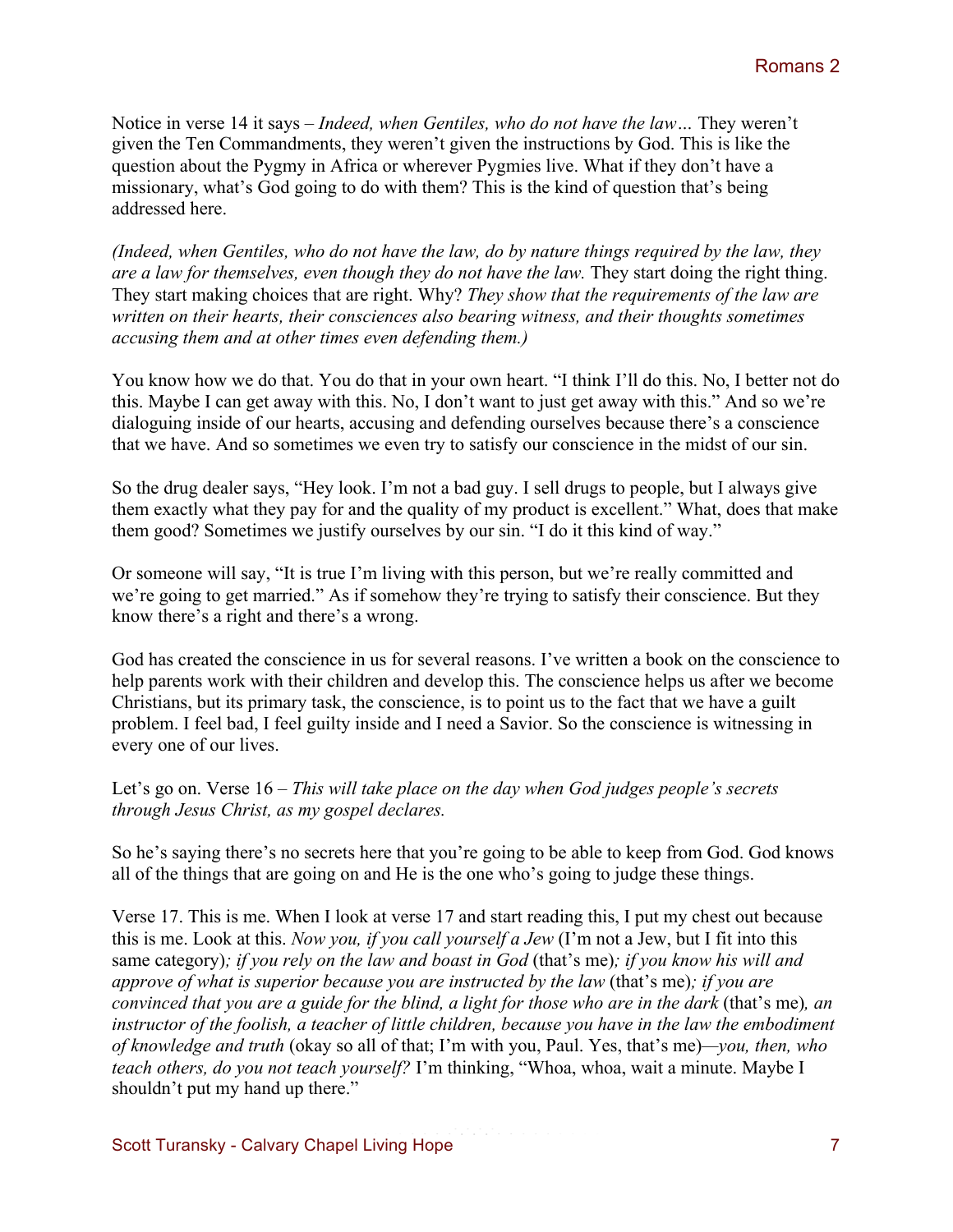*You who preach against stealing, do you steal? You who say that people should not commit adultery, do you commit adultery? You who abhor idols, do you rob temples? You who boast in the law, do you dishonor God by breaking the law? As it is written: "God's name is blasphemed among the Gentiles because of you."*

There's a self-righteous attitude that we sometimes develop that says, "I don't need a Savior." Paul is challenging that idea by helping us see that we're all alike. We all have the same kind of sin problem.

Jesus was teaching the same thing. When He came on the Sermon of the Mount, He wanted people to understand the importance of the heart and how important the heart is. So He says to them, *"You have heard that it was said, 'Do not murder.' But I tell you,* someone who's angry with his brother has committed murder already." Wow. Anger, murder. I might put those in separate categories, but Jesus is saying no, they're all a part of the sin problem.

He goes on to say, *"You have heard that it was said, 'Do not commit adultery.' But I tell you that anyone who lusts after a woman in his own heart has committed adultery already."* I go, "Whoa." Because Jesus is trying to communicate a message to me.

He chooses two issues on the Sermon on the Mount. Some of us guys have those two issues – lust and anger. So He picks those two things and He says, "Don't start thinking you're so selfrighteous." So I start to be humbled as I look at this passage and I realize that I am so grateful that I don't have to somehow earn my salvation because I'm being convicted and I see I don't have it all together. I have a sin problem inside of my heart, as we all do, and we need the Lord.

Let's go to characteristic number six. Characteristic number six is this. They emphasize ritual and pedigree. You'll hear people say this ritual. They'll say, "I've been baptized" or "when I was a child I was baptized." Or they'll say, "I grew up Baptist" or "I grew up Catholic" as if somehow that gives them some kind of merit of some kind. That's what's being said in this passage as we continue on. It doesn't talk about Baptists and Catholics, it talks about being Jewish. "I'm Jewish, therefore I'm exempt."

Verse 25 says this – *Circumcision has value if you observe the law.* Now circumcision was a ritual. In our culture, circumcision is something we do for babies (I don't know why we do it) for health reasons or whatever. But for Jewish people it was a ceremony that said you are God's people. It was a ritual that they did that described something that God had with them.

Now listen to this. *Circumcision has value if you observe the law, but if you break the law, you have become as though you had not been circumcised. So then, if those who are not circumcised keep the law's requirements, will they not be regarded as though they were circumcised?* Can you have the outside thing and not have the inside? No. He's going to say you can't do that. *The one who is not circumcised physically and yet obeys the law will condemn you who, even though you have the written code and circumcision, are a lawbreaker.*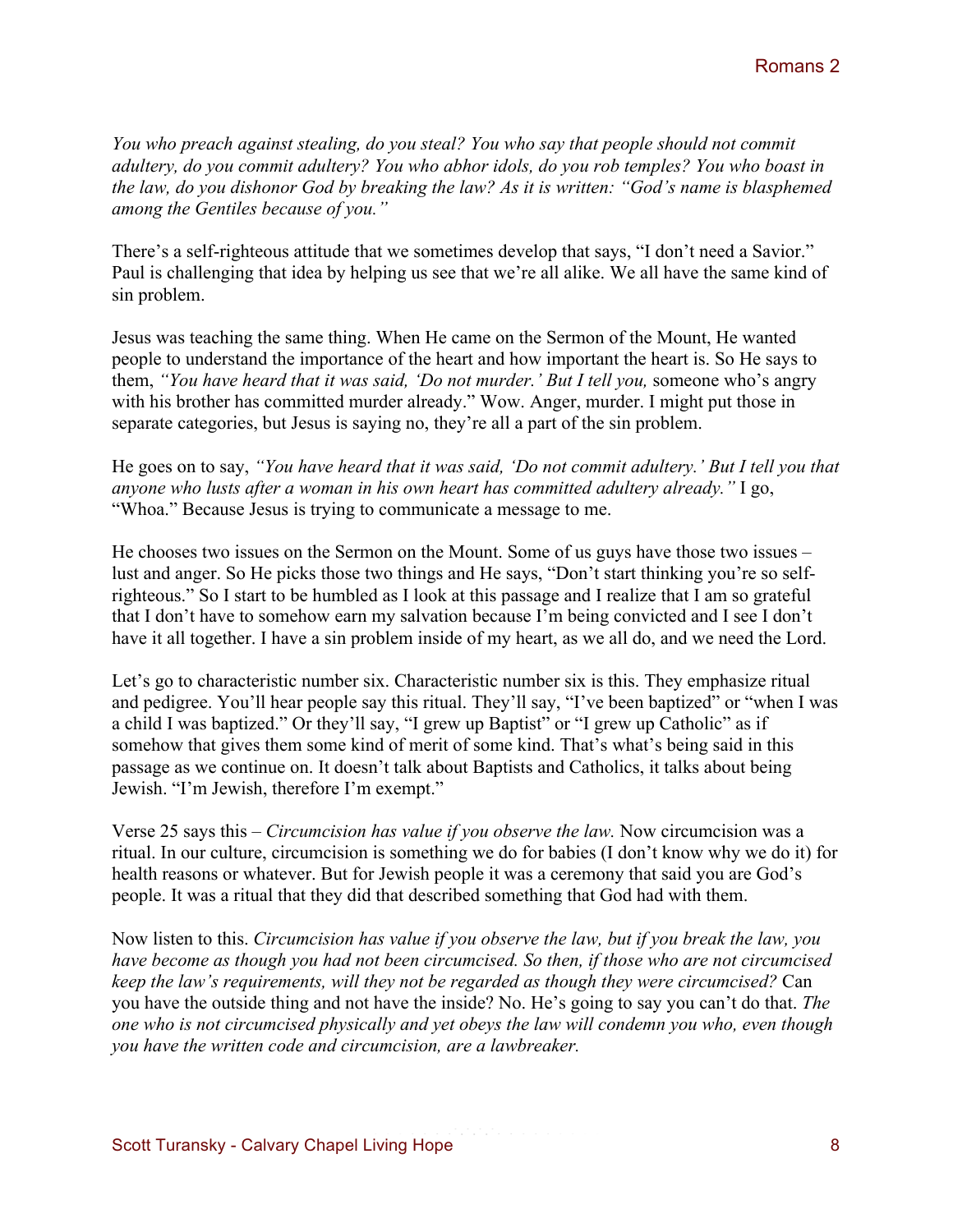You can't get saved by ritual. That's the point here. I think it's really important to look at these characteristics of a self-righteous person because I think we can easily find ourselves in there. We're reminded in this passage that those aren't good enough. We really need a Savior, Jesus Christ.

Now the book of Romans is going to develop that as we continue on and help us understand what that looks like. Verse 28 says this. Let's just finish this chapter here. *A person is not a Jew who is one only outwardly, nor is circumcision merely outward and physical.* What he's saying is you're not close to God just because you grew up in a Jewish family. That's what he's saying to these Jewish people.

I think he would say the same thing to us. You're not close to God just because your parents are Christians. Every one of you young people need to make a decision for yourself about your personal relationship with God. That's what he's saying.

You can't view yourself as in just because you were baptized somewhere as a child or as an adult. That's an outward symbol of something that's going on in your heart. You can't say, "Well I'm in because I live in America or I go to church." All of those things he's saying it's not outward, it's inward. Verse 29 – *No, a person is a Jew who is one inwardly; and circumcision is circumcision of the heart.* Wow.

And so now we're starting to ask an important question. What does that mean, *circumcision of the heart*? I want that. I want to have that in my own life. As he develops that we're going to see that is really Jesus Christ coming into our hearts, transforming our hearts. It's accepting Jesus Christ as the sacrifice of our sin so that we can enjoy that relationship with God.

Notice it says *circumcision is circumcision of the heart, by the Spirit, not by the written code. Such a person's praise is not from other people, but from God.*

The point when we started in Romans 2:1, you therefore *have no excuse*. Wow. That's you and me. We have no excuse. We can't say, "I'm righteous" or "I'm getting there some other way." There's only one way to have a personal relationship with God and that is through Jesus Christ and accepting Jesus Christ as your Lord and Savior.

Next week we're going to go into Romans 3, but I just want you to look at Romans 3:23, this next verse. It says *all have sinned and fall short.* That's what he's saying. They *fall short of the glory of God.* We cannot get to God on our own.

It's like this. Let's say you go to Seaside at the Pier and you want to have a contest with anybody. The person who can get closest to Europe. That's what we're trying to do. Who can get to Europe by jumping off the pier? Alright.

So you've got this crippled guy and you've got this guy who's really buff, who obviously does CrossFit and everything else. He's built great. So you've got the crippled guy; he goes and falls off the edge. But you've got this buff guy who takes a running leap and gets twenty feet out there before he hits the water. They're both a little bit short from Europe.